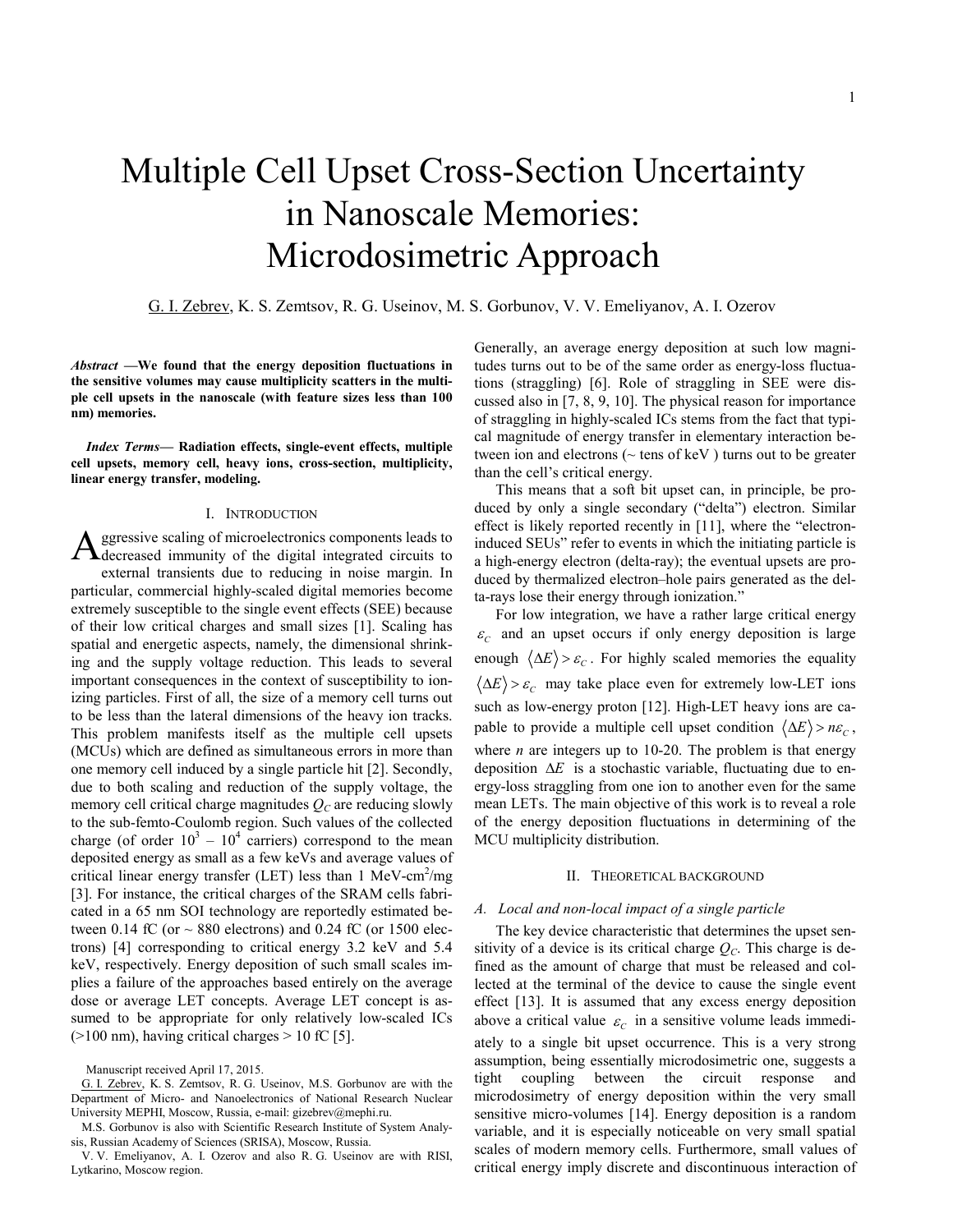radiation with the IC material on the small scales of memory cells, which can manifest it in macroscopic properties. A single ionizing ion in highly scaled memories is able to produce a change in macroscopic properties of an ensemble of memory cells (multiple upset). Electron-hole pairs in silicon are produced eventually by energetic secondary electrons (delta electrons) which are coincident in time with the primary ions.

#### *B. Experimental multiplicity distribution*

Test data are impacted by variations caused by statistics and indeterminacy of the ionization and charge collection processes. Particularly, energy deposition fluctuations, or, the energy-loss straggling, cause substantial indeterminacy in MCU numbers. Indeed, the relative error in number of single bit errors (SBU) can be represented as a sum at least of the two independent terms [15]

$$
\frac{\langle \delta N_{\textit{SBU}}^2 \rangle}{\langle N_{\textit{SBU}} \rangle^2} = \frac{1}{A_m \Phi} + \frac{\langle \delta n^2 \rangle}{\langle n \rangle^2},\tag{1}
$$

where  $\Phi$  is fluence,  $A_m \Phi$  is a mean number the ion hits into the memory region square  $A_m$ . The former term in (1) can be reduced due to good event statistics, while the multiplicity variance  $\langle \delta n^2 \rangle$  is controlled by internal mechanisms of energy deposition and charge collection.

We proposed in [15] that the multiplicity variance is likely caused by fluctuations in energy deposition (energy-loss straggling) during the passage of a single ion and cannot be reduced experimentally

$$
\frac{\langle \delta n^2 \rangle}{\langle n \rangle^2} = \frac{\Omega_B^2}{\langle \Delta E \rangle^2} = \frac{2}{B} \frac{T_{\text{max}}}{\langle \Delta E \rangle} = \frac{\langle T \rangle}{\langle \Delta E \rangle} = \frac{1}{\kappa},\qquad(2)
$$

where  $\kappa$  is an average number of electron-ion interaction in the sensitive region (see Appendix B).



Fig. 1 Multiplicity distributions for IC with technology node 90 nm for different LETs [15]. All ions correspond approximately to the same specific energy ~ 3.5 MeV per a nucleon.

Fig. 1 shows detailed statistical information about multiplicity distributions, obtained by comparing physical and logical upset addresses in the 90 nm memory [15]. The multiplicity distributions for different ions (LETs) are characterized by two remarkable features. First, the mean value of multiplicity of a given ion is approximately proportional to LET. Second, the variances of the multiplicity distributions are also proportional to the LETs. The former evidence shows that mean multiplici2

ty and cross-section are proportional to mean LET (see Appendix D). Respectively, the multiplicity variance for a fixed ion specific energy and different *Z* turns out also approximately to be proportional to energy deposition variance.



Fig. 2. Comparison distributions for IC with technology node 90 nm for different LETs, nominal layout cell square  $a_{cell} = 0.8$  um<sup>2</sup>. Extracted parameter  $t_{\text{eff}}$  = 2.6 nm,  $\varepsilon_c$  = 4.5 keV,  $Q_C$  = 0.2 fC.  $\eta(\text{Ar})$  = 1,  $\eta(\text{Kr})$  = 0.9,  $\eta(Xe) = 0.8$ .

Figure 2 shows the experimental multiplicity distribution for different ions combined with the analytic distributions of energy-loss straggling (see Appendices B, C ). The values of the critical energy and charge, effective charge collection length are determined by a fitting procedure. Interestingly, the extracted value of the critical charge corresponds almost exactly to an estimation with an old empirical formula [16]  $Q_c \approx 23 \left( L_{node} / \mu m \right)^2 fC \sim 0.16 fC$  for  $L_{node} = 90$  nm.

#### *C. MCU cross-section model*

The main conjecture of the proposed model is to assume that the critical energy of n-fold upset equals to  $n\varepsilon_c$ , provided that the critical energy of a single failure is  $\varepsilon_c$ . The introduction of the critical charge concept for memory cell  $\varepsilon_c$  implies, in fact, a use of the microdosimetric approach to the calculation of the upset cross-sections and rates. It was shown in [8, 9] that soft error rate (SER) can be represented as an average over the distribution of the chords lengths in the sensitive volume and over the LET spectrum of space environment. This approach is equivalent to the CREME96 ideology, which, in essence, is also based on the microdosimetric concept.

Following a general approach proposed in [9] one can represent the dependence of mean MCU cross-section on LET as a superposition of the step response functions averaged over energy-loss straggling distribution (see Appendix D)

$$
\left\langle \sigma(\Lambda) \right\rangle \cong \frac{a_{cell}}{2} \sum_{n=1}^{\max n} \text{erfc} \left( \frac{n \varepsilon_c - \Lambda t_{eff}}{\sqrt{2n} \Omega_{B0}} \right)
$$
(3)

Physical meaning of this equation is obvious from its visualization in Fig. 3 illustrating a staircase-like view of the crosssection vs LET dependence. A condition  $n\varepsilon_c < \Delta E < (n+1)\varepsilon_c$ corresponds to the multiple cell upset case with the multiplicity equal to *n*.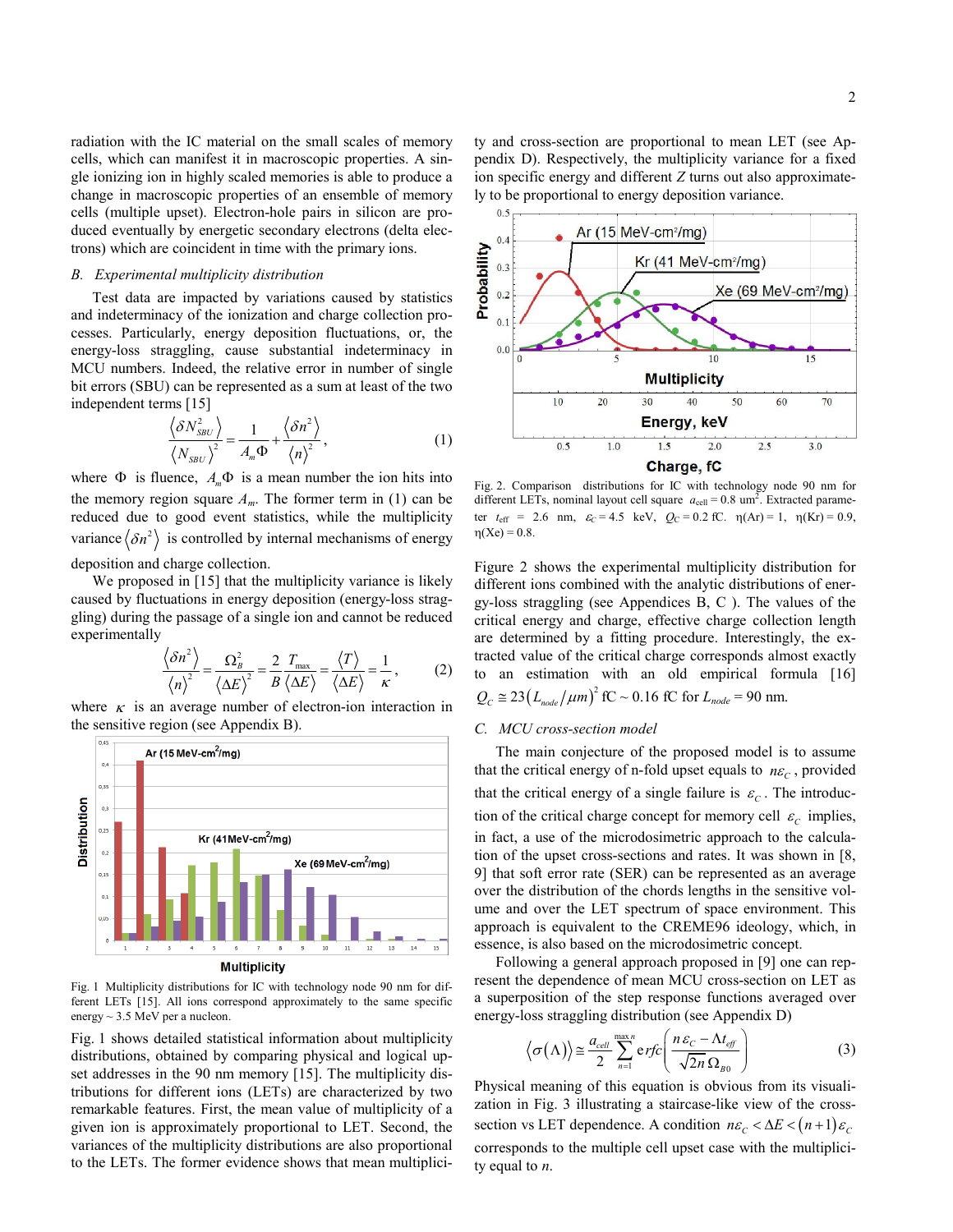

Fig. 3. Cross-section dependence illustrating an ideal view staircase-like cross-section dependence plotted for a case of single critical charge and low dispersion of energy deposition and other scatter mechanisms. Cross-section is normalized by the cell area *acell*.

Fig. 3 shows an idealized case  $\Omega_B \ll \varepsilon_C$  when the energy deposition variance  $\Omega_B$  is much less than the cell critical energy. In practice, a staircase view cross-section vs LET dependence (a priori presumed earlier [17, 18]) is not observed due to presence of the statistical errors and variety of random factors.



Fig. 4. MCU cross-section computed as function of independent parameter in Eq.# with  $a_{cell} = 0.8$  um<sup>2</sup> (layout parameter),  $t_{eff} = 2.6$  nm,  $\varepsilon_c = 4.1$  keV,  $Q_C = 0.2$  fC, calculated with specific energy 3 MeV/u,  $\eta = 0.9$ .

In particular, Fig. 4 shows comparison of the simulated (with Eq. 3) curve and experimental points of experimental dependence for mean cross-section obtained in independent experiment for the same memory IC as in Fig. 1 [15]. Thus, a quasilinear cross-section dependence emerges here as a staircase, completely smoothed by the energy-loss fluctuations. The average slope of the smoothed cross-section vs LET dependence  $K_d$  [15] can be estimated as follows.

$$
\langle \sigma \rangle = a_{cell} \langle n \rangle = a_{cell} \eta \frac{\Lambda t_{eff}}{\varepsilon_C} \rho_{Si}
$$
 (4)

#### *D. Restrictions of the model*

A simplified form of proposed model is implicitly based on a number of simplifying assumptions: (a) there is a single value of critical charge and error types, implying a uniform view of idealized cross-section staircase; (b) it is assumed that energy deposition and charge collection occur in an uncorrelated way. In fact, these processes may be slightly or strongly correlated due to the constraints in the charge collection, imposed by the circuit architecture and layout.

#### III. CONCLUSION

We present experimental evidence that the MCU average cross-section and multiplicity and its variations are determined respectively by the average energy deposition and energy-loss straggling.

#### IV. APPENDIX

#### *A. Average MCU cross-section via multiplicity*

A partial cross-section of the *n*-fold MCU can be defined as proportional to the number of the *n*-fold upset [15]. The distribution partial cross-sections over multiplicities conforms to the corresponding probability distribution  $p_n$  defined as

$$
p_n(\Lambda) = \frac{\sigma_n(\Lambda)}{a_{cell}}.
$$
 (A1)

where  $a_{cell}$  is elementary memory cell area. The average multiplicity  $\langle n(\Lambda) \rangle = \sum n p_n(\Lambda)$  and average cross-section  $\langle \sigma(\Lambda) \rangle = \sum n \sigma_n(\Lambda)$  turn out thusly to be coupled as follows [15]

$$
\langle \sigma(\Lambda) \rangle = a_{cell} \langle n(\Lambda) \rangle. \tag{A2}
$$

This simple relationship reveals a deep connection between the mean MCU cross-section and multiplicity. It means that normalizing the experimental dependence  $\langle \sigma(\Lambda) \rangle$  by the characteristic area of the memory layout  $a_{cell}$  one can easily gets the dependence of the mean multiplicity as function of incoming ion's LET.

#### *B. Energy-loss straggling and distribution*

Every heavy ion, passing through the sensitive volume, loses different amounts of energy due to stochastic and discrete character of interaction with the material electrons. Energy deposition fluctuations (energy-loss straggling) can be characterized approximately by the Bohr distribution [6]

$$
P_B(\Delta E, \langle \Delta E \rangle) = \frac{1}{\sqrt{2\pi}\Omega_B} \exp\left(-\frac{(\Delta E - \langle \Delta E \rangle)^2}{2\Omega_B^2}\right),\tag{B1}
$$

where  $\langle \Delta E \rangle$  is the average energy deposition, which can be calculated (in keVs) as

$$
\langle \Delta E \rangle = \Lambda \, \rho_{\rm Si} \, t_{\rm eff} \, \cong 0.232 \, \Lambda t_{\rm eff} \, \text{ keV}, \tag{B2}
$$

where  $\Lambda$  is the LET (in MeV $\times$ cm<sup>2</sup>/mg),  $\rho_{s_i}$  is the Si mass density in  $g/cm^3$ ,  $t_{eff}$  is the effective collection length (in nm).